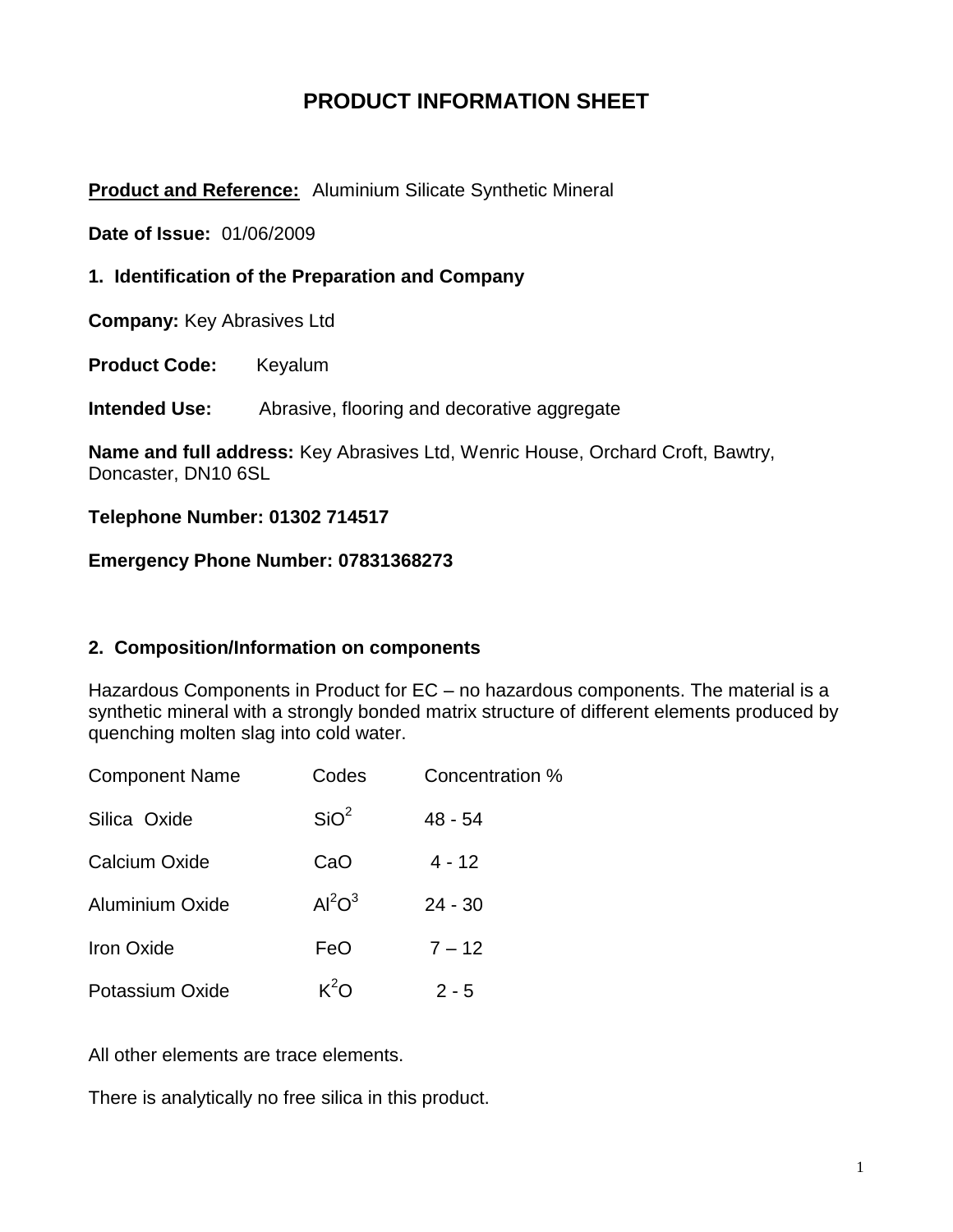| Cas no.   | 12141-46-7 |
|-----------|------------|
| EINECS-No | 253-253-8  |

## 3. **HAZARD IDENTIFICATION**

| Main Hazards                       | Dust from handling operations                         |
|------------------------------------|-------------------------------------------------------|
| Health Effects - Eyes              | Dust may cause slight transient irritation.           |
| Health Effects - Skin              | Repeated or prolonged contact may produce irritation. |
| Health Effects - Ingestion         | None known                                            |
| <b>Health Effects - Inhalation</b> | Exposure to dust may have the following effects:-     |
|                                    | irritation of nose, throat and respiratory tract,     |

### 4. **FIRST AID MEASURES**

#### **General:**

In all cases of doubt, or when symptoms persist, seek medical attention. Never give anything by mouth to an unconscious person.

#### **Inhalation:**

Remove to fresh air, keep the patient warm and at rest. If breathing is irregular or stopped, administer artificial respiration. Give nothing my mouth. If unconscious, place in the recovery position and seek medical advice.

#### **Skin Contact:**

Remove contaminated clothing. Wash skin thoroughly with soap and water or use a proprietary skin cleaner.

#### **Ingestion**:

Mouth rinse and give water to drink.

#### **Eye:**

Eye wash with plenty of water. If irritation persists , consult physician

### 5. **FIRE FIGHTING MEASURES**

# **Extinguishing media:**

**Water** 

### 6. **ACCIDENTAL RELEASE MEASURES**

#### **Recovery measures:**

Product can be swept up dry or wet. Personnel should use appropriate personal protective equipment particularly if material is in powder form and dry.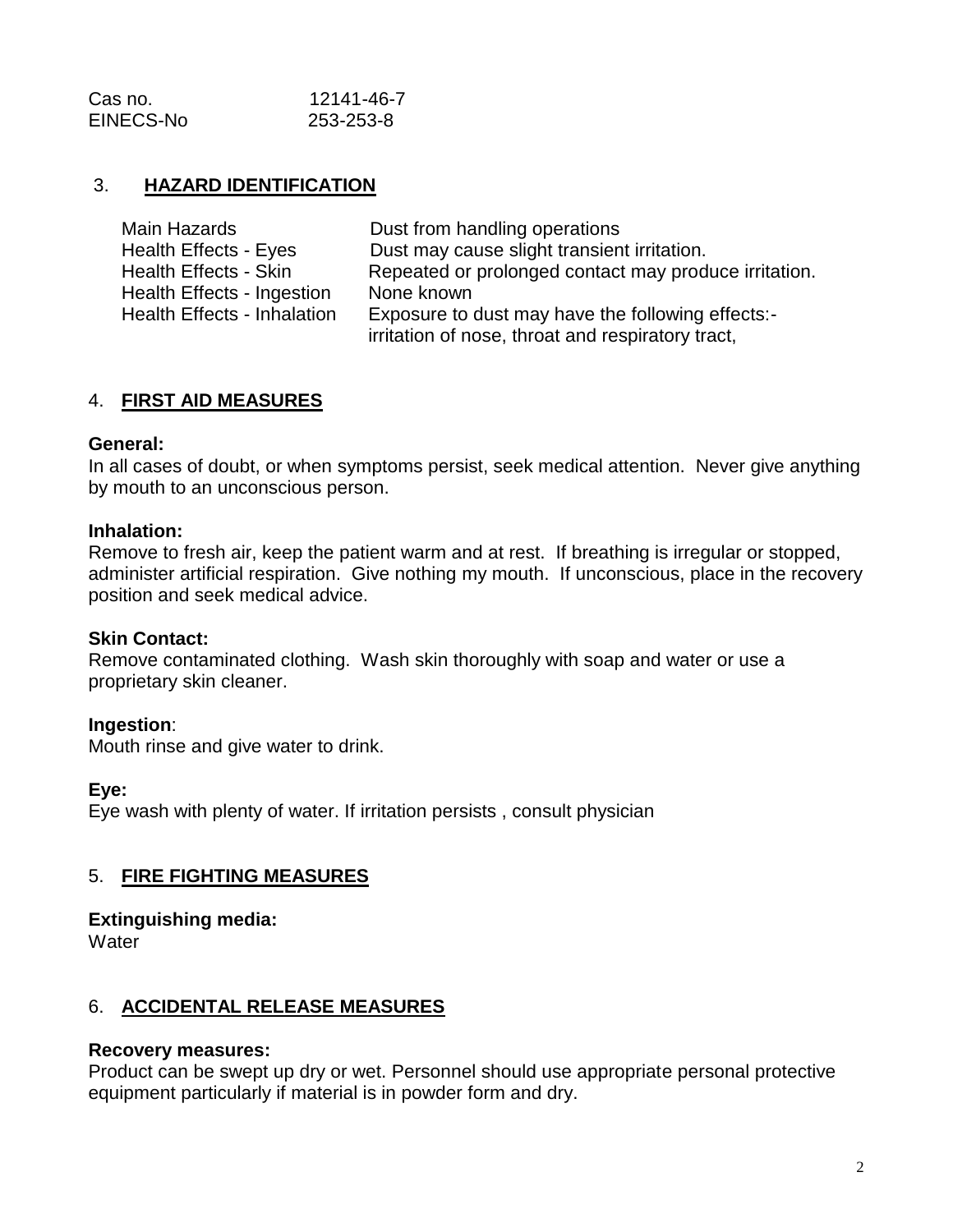# 7. **HANDLING AND STORAGE**

## **Handling:**

Avoid breathing dust and spillage whilst handling.

The Manual Handling Operations Regulations may apply to the handling of bags when carrying out assessments.

## **Storage:**

The storage and use of this product is not subject to any requirements but it should be kept dry where this is important for further process use.

## 8. **EXPOSURE CONTROLS/PERSONAL PROTECTION**

### **General:**

a) Persons with a history of asthma, allergies or chronic or recurrent respiratory disease should only be employed in processes in which this product is used under supervision.

b) Persons with a history of skin sensitisation problems should only be employed in processes in which this product is used under appropriate medical supervision.

### **Engineering Measures:**

Provide adequate ventilation. Where reasonably practicable this should be achieved by the use of local exhaust ventilation and good general extraction during process use.

Occupational Exposure Standards:

- 1. Total dust Less than 10 mg per cubic metre 8h TWA
- 2. Respirable dust Less than 4 mg per cubic metre 8h TWA

### **Personal Protection:**

All Personal Protective Equipment, include Respiratory Protective Equipment, used to control exposure to hazardous substances must be selected to meet the requirements of the COSHH Regulations.

### **Respiratory Protection:**

Air-fed respiratory protective equipment should be worn when this product is shotblasted This should be in addition to the other measures taken to reduce exposure (eg, in booth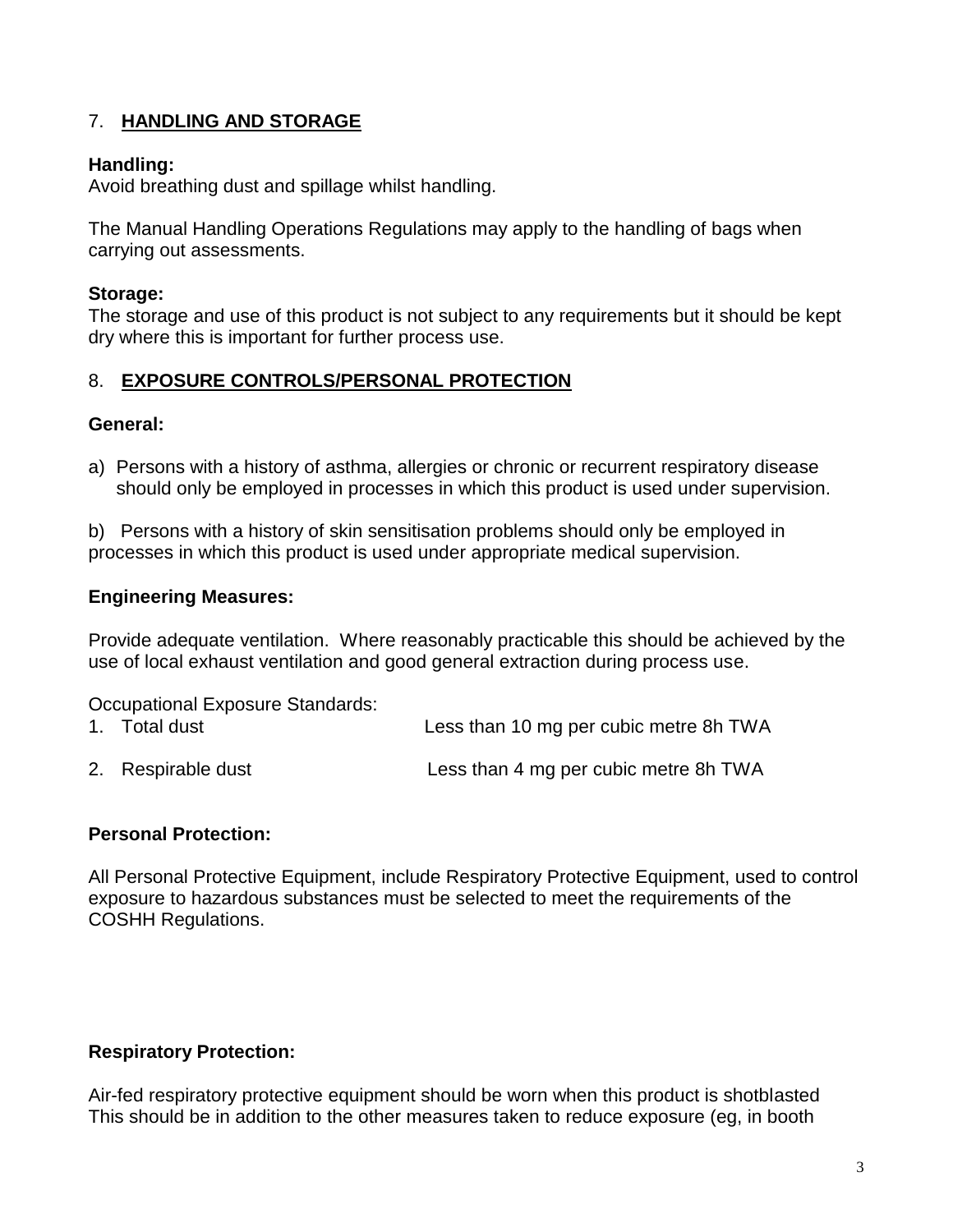design and operation and process modifications). Non-essential and unprotected people should be excluded from the area if exposure is possible.

## **Hand Protection:**

When skin exposure may occur, advice should be sought from glove suppliers on appropriate types. Barrier creams may help to protect exposed areas of the skin but are not substitutes for full physical protection.

## **Eye Protection:**

Eye protection designed to protect against exposure, which should be an EC approved helmet in blasting operations.

### **Skin Protection:**

Cotton or cotton/synthetic overalls or coveralls are normally suitable. Grossly contaminated clothing should be removed and the skin washed with soap and water or a proprietary skin cleaner.

# 9. **PHYSICAL AND CHEMICAL PROPERTIES**

| <b>Physical state</b>                 | Solid, angular black - pale grey granules |
|---------------------------------------|-------------------------------------------|
| Odour                                 | <b>None</b>                               |
| Explosion Limits (%)                  | <b>None</b>                               |
| Flash point:                          | <b>None</b>                               |
| Solubility in water (kg/m3) Insoluble |                                           |
| Density (kg/m3)                       | 1300 approx.                              |
| <b>Hardness</b>                       | mohs                                      |
| Specific gravity                      | 2.6                                       |

### 10. **STABILITY AND REACTIVITY**

Stability Stable under normal conditions

# 11. **TOXICOLOGICAL INFORMATION**

| <b>Acute Toxicity</b>         | No relevant studies identified                     |
|-------------------------------|----------------------------------------------------|
| Irritancy - Eyes              | Splashes in the eye may cause irritation and       |
| irreversible local damage     |                                                    |
| Irritancy - Skin              | Repeated or prolonged contact with the product may |
|                               | lead to skin irritation                            |
| Sub-acute/Subchronic Toxicity | No relevant studies identified.                    |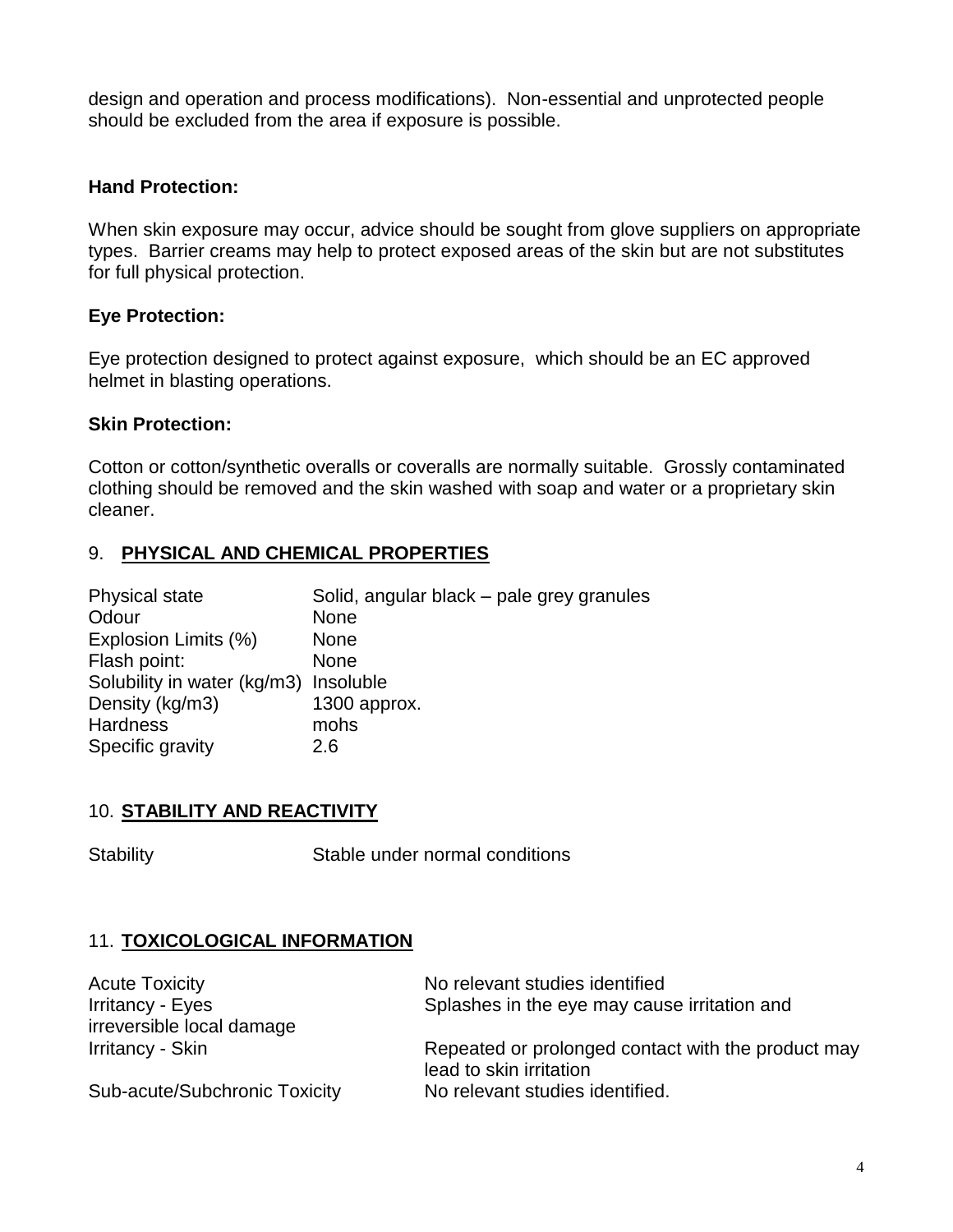| <b>Chronic Toxicity/Carcinogenicity</b>    | Appropriate protective measures and good hygiene<br>practices should be followed in order to minimise<br>potential exposure. |
|--------------------------------------------|------------------------------------------------------------------------------------------------------------------------------|
| Genotoxicity<br>Reproductive/Developmental | No relevant studies identified.                                                                                              |
| <b>Toxicity</b>                            | No relevant studies identified                                                                                               |
| Human Data                                 | Inhalation over long periods of time may constitute a<br>health hazard                                                       |
| <b>Additional Data</b>                     | <b>None</b>                                                                                                                  |

## 12. **ECOLOGICAL INFORMATION**

There is no data available on the product itself. The Air Pollution Control requirements of regulations made under the Environmental Protection Act may apply to the use of this product.

### 13. **DISPOSAL CONSIDERATIONS**

The material in its supplied form is non hazardous inert solid waste and is classified as such under Appendix A section 10 01 01 of the Consolidated European Waste Catalogue EC Landfill Directive ( 16 th July 2004 ),

The disposal of material after it has been used may cause the product to fall into a different category.

### 14. **TRANSPORT INFORMATION**

| <b>UN Number</b>            | Not regulated |
|-----------------------------|---------------|
| ADR/RID substance ID number | Not regulated |
| <b>IMDG</b>                 | Not regulated |
| Tremcard No. TEC ®          | Not regulated |

# 15. **REGULATORY INFORMATION**

The information contained in this safety data sheet does not constitute the suppliers own assessment of workplace risks as required by other Health and Safety legislation. The provisions of the Health and Safety at Work etc. Act and the Control of Substances Hazardous to Health Regulations apply to the use of this product at work.

# 16. **OTHER INFORMATION**

The information contained in this safety data sheet is based on the present state of knowledge and current national legislation. It provides guidance on health, safety and environmental aspects of the product and should not be construed as any guarantee of